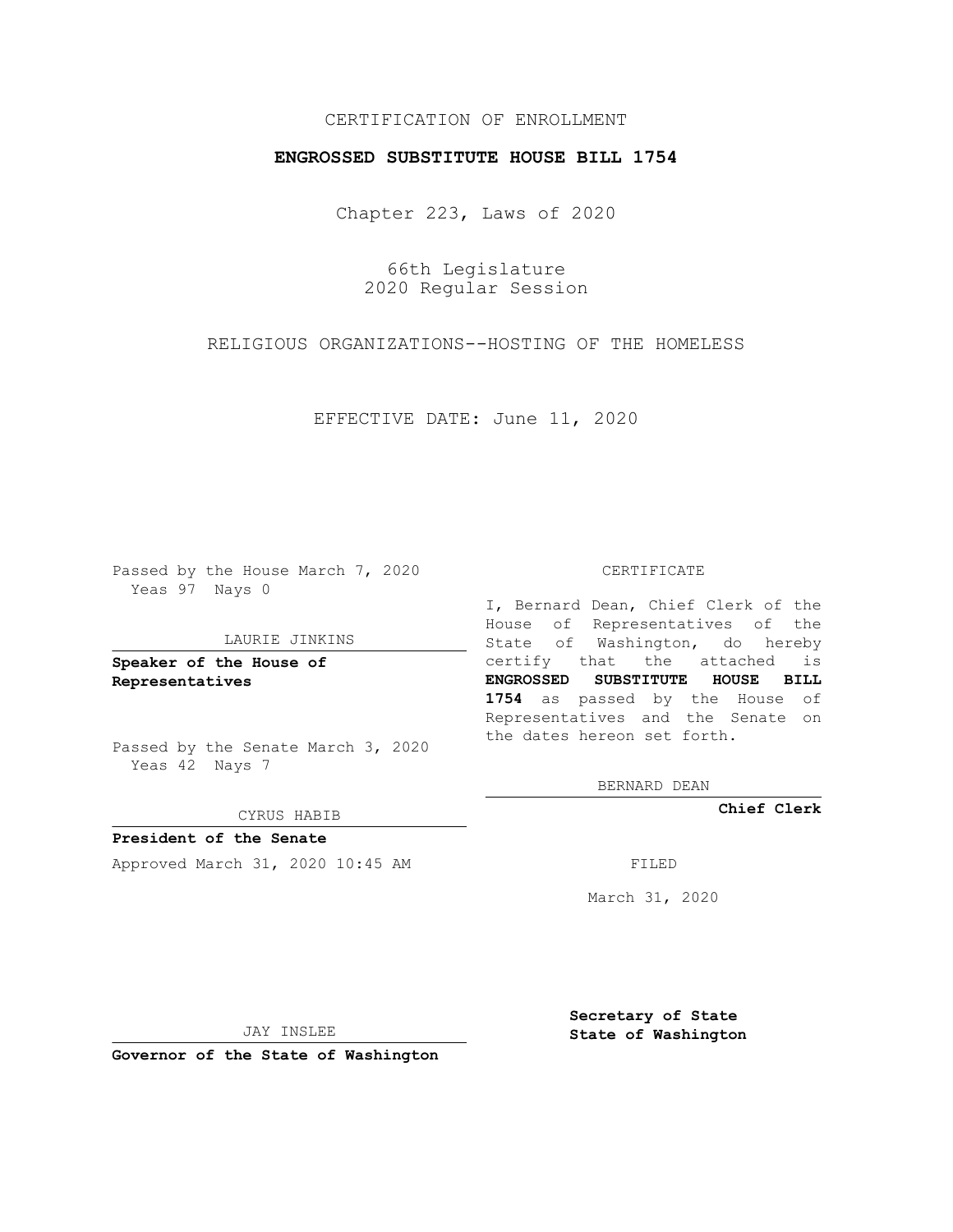### **ENGROSSED SUBSTITUTE HOUSE BILL 1754**

AS AMENDED BY THE SENATE

Passed Legislature - 2020 Regular Session

# **State of Washington 66th Legislature 2019 Regular Session**

**By** House Housing, Community Development & Veterans (originally sponsored by Representatives Santos, Jinkins, and Pollet)

READ FIRST TIME 02/21/19.

1 AN ACT Relating to the hosting of the homeless by religious 2 organizations; amending RCW 36.01.290, 35.21.915, and 35A.21.360; and 3 creating a new section.

4 BE IT ENACTED BY THE LEGISLATURE OF THE STATE OF WASHINGTON:

5 NEW SECTION. **Sec. 1.** (1) The legislature makes the following 6 findings:

 (a) Residents in temporary settings hosted by religious organizations are a particularly vulnerable population that do not have access to the same services as citizens with more stable 10 housing.

 (b) Residents in these settings, including outdoor uses such as outdoor encampments, indoor overnight shelters, temporary small houses on-site, and homeless-occupied vehicle resident safe parking, can be at increased risk of exploitation, theft, unsanitary living 15 conditions, and physical harm.

 (c) Furthermore, the legislature finds and declares that hosted outdoor encampments, indoor overnight shelters, temporary small houses on-site, and homeless-occupied vehicle resident safe parking serve as pathways for individuals experiencing homelessness to receive services and achieve financial stability, health, and 21 permanent housing.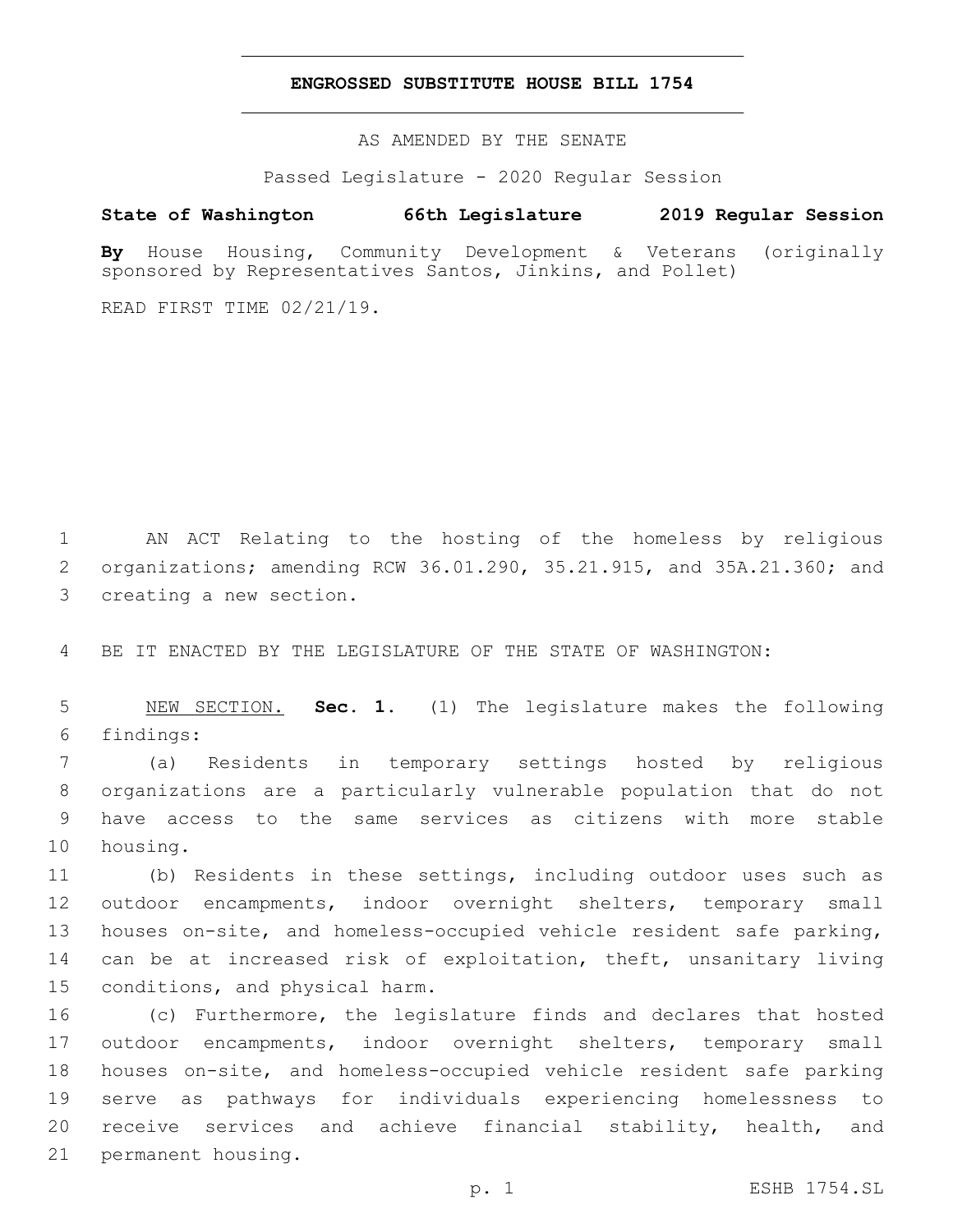(2) The legislature intends that local municipalities have the discretion to protect the health and safety of both residents in temporary settings that are hosted by religious organizations and the surrounding community. The legislature encourages local jurisdictions and religious organizations to work together collaboratively to protect the health and safety of residents and the surrounding community while allowing religious organizations to fulfill their mission to serve the homeless. The legislature further intends to monitor the implementation of this act and continue to refine it to 10 achieve these goals.

 **Sec. 2.** RCW 36.01.290 and 2010 c 175 s 2 are each amended to 12 read as follows:

13 (1) A religious organization may host ((temporary encampments 14 for)) the homeless on property owned or controlled by the religious organization whether within buildings located on the property or 16 elsewhere on the property outside of buildings.

 (2) Except as provided in subsection (7) of this section, a county may not enact an ordinance or regulation or take any other 19 action that:

 (a) Imposes conditions other than those necessary to protect public health and safety and that do not substantially burden the decisions or actions of a religious organization regarding the 23 location of housing or shelter, such as an outdoor encampment, indoor 24 overnight shelter, temporary small house on-site, or vehicle resident 25 safe parking, for homeless persons on property owned or controlled by 26 the religious organization;

 (b) Requires a religious organization to obtain insurance pertaining to the liability of a municipality with respect to homeless persons housed on property owned by a religious organization or otherwise requires the religious organization to indemnify the 31 municipality against such liability;  $((\theta \cdot \hat{r}))$ 

 (c) Imposes permit fees in excess of the actual costs associated 33 with the review and approval of ((the required)) permit applications. A county has discretion to reduce or waive permit fees for a 35 religious organization that is hosting the homeless;

 (d) Specifically limits a religious organization's availability to host an outdoor encampment on its property or property controlled by the religious organization to fewer than six months during any calendar year. However, a county may enact an ordinance or regulation

p. 2 ESHB 1754.SL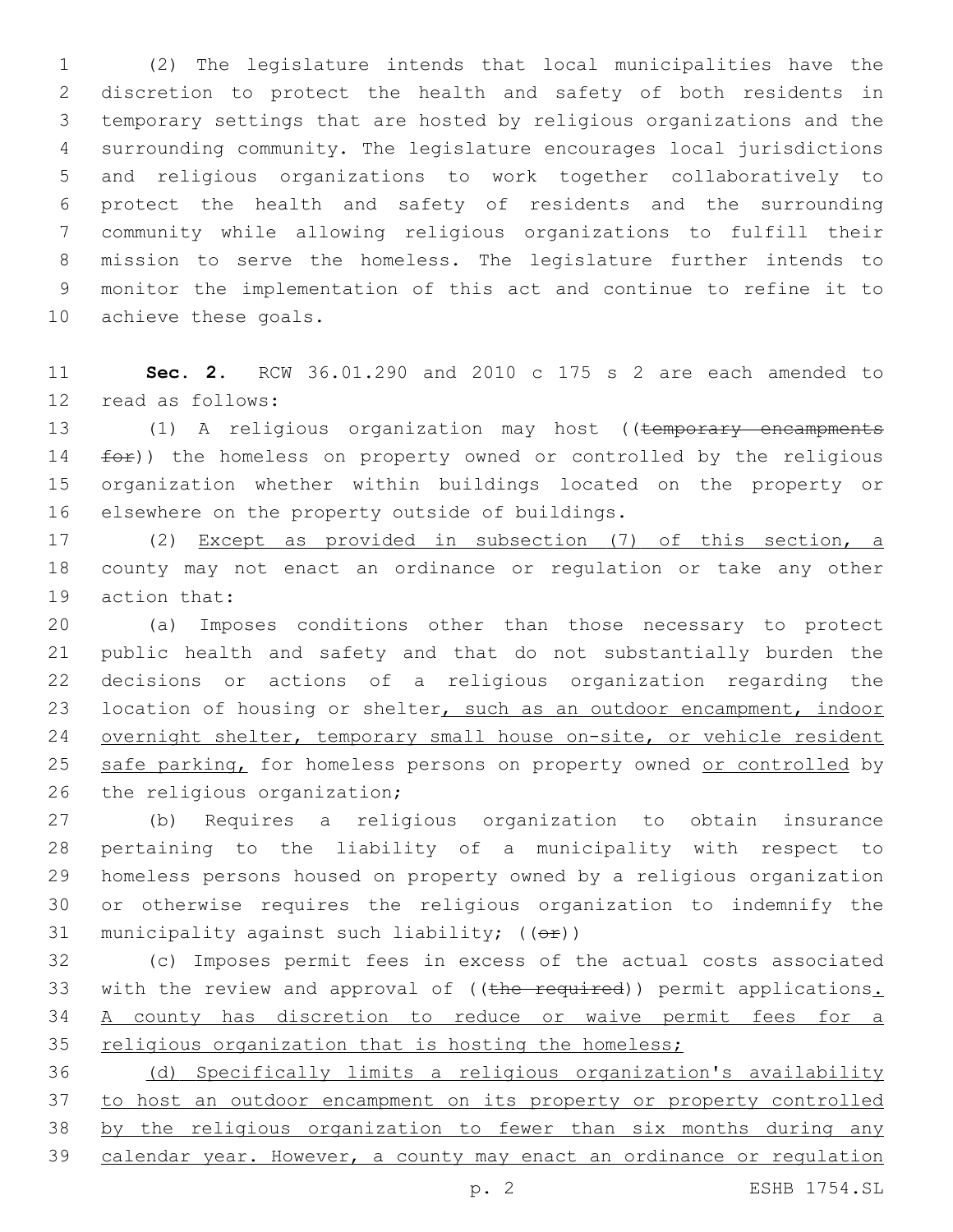that requires a separation of time of no more than three months between subsequent or established outdoor encampments at a particular 3 site;

 (e) Specifically limits a religious organization's outdoor 5 encampment hosting term to fewer than four consecutive months;

 (f) Limits the number of simultaneous religious organization outdoor encampment hostings within the same municipality during any given period of time. Simultaneous and adjacent hostings of outdoor encampments by religious organizations may be limited if located 10 within one thousand feet of another outdoor encampment concurrently hosted by a religious organization;

 (g) Limits a religious organization's availability to host safe 13 parking efforts at its on-site parking lot, including limitations on 14 any other congregationally sponsored uses and the parking available to support such uses during the hosting, except for limitations that are in accord with the following criteria that would govern if enacted by local ordinance or memorandum of understanding between the host religious organization and the jurisdiction:

 (i) No less than one space may be devoted to safe parking per ten on-site parking spaces;

 (ii) Restroom access must be provided either within the buildings on the property or through use of portable facilities, with the provision for proper disposal of waste if recreational vehicles are hosted; and

 (iii) Religious organizations providing spaces for safe parking must continue to abide by any existing on-site parking minimum requirement so that the provision of safe parking spaces does not reduce the total number of available parking spaces below the minimum number of spaces required by the county, but a county may enter into a memorandum of understanding with a religious organization that 31 reduces the minimum number of on-site parking spaces required;

 (h) Limits a religious organization's availability to host an indoor overnight shelter in spaces with at least two accessible exits due to lack of sprinklers or other fire-related concerns, except that:

 (i) If a county fire official finds that fire-related concerns associated with an indoor overnight shelter pose an imminent danger to persons within the shelter, the county may take action to limit the religious organization's availability to host the indoor overnight shelter; and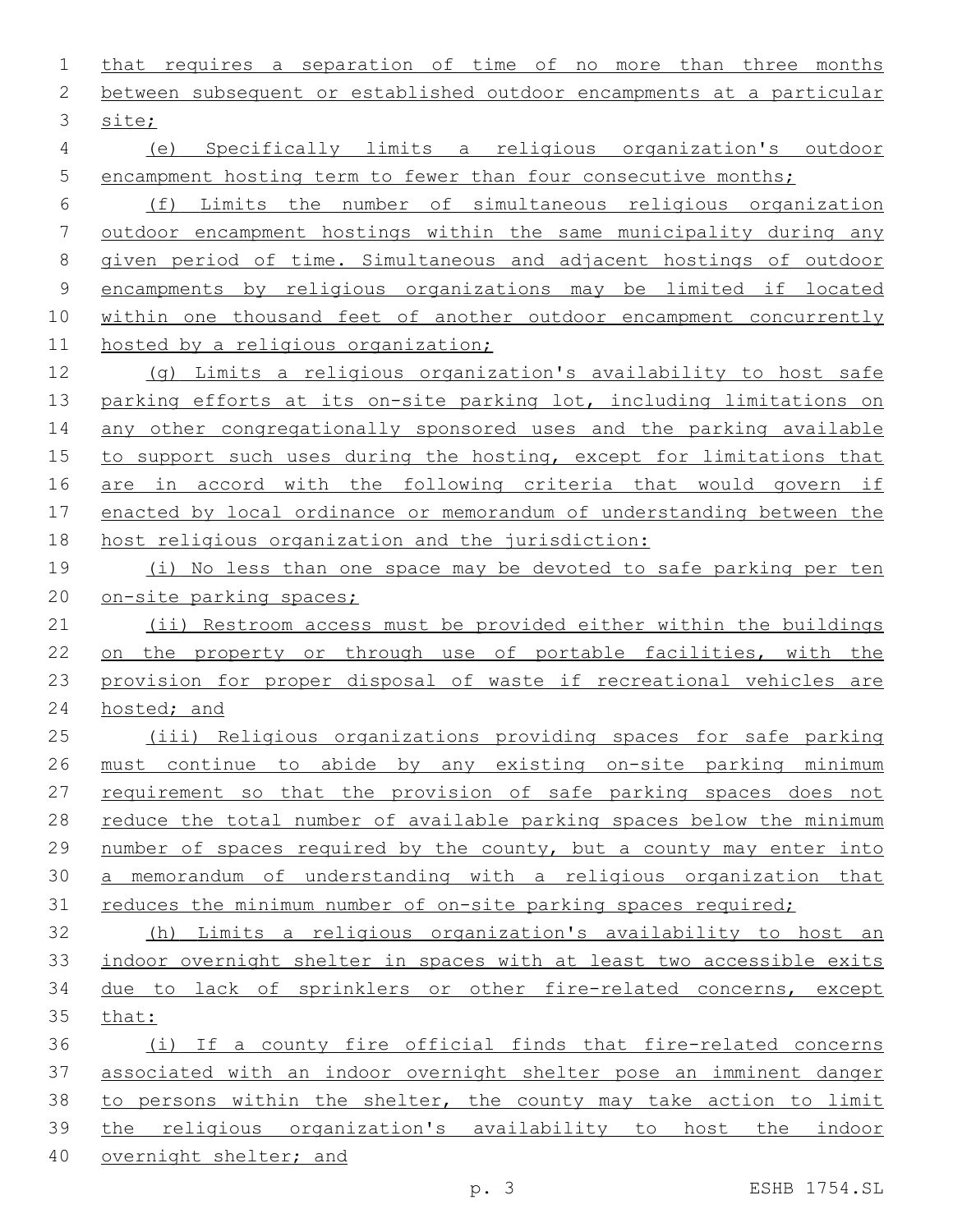| 1           | (ii) A county may require a host religious organization to enter          |
|-------------|---------------------------------------------------------------------------|
| 2           | into a memorandum of understanding for fire safety that includes          |
| 3           | local fire district inspections, an outline for appropriate emergency     |
| 4           | procedures, a determination of the most viable means to evacuate          |
| 5           | occupants from inside the host site with appropriate illuminated exit     |
| 6           | signage, panic bar exit doors, and a completed fire watch agreement       |
| 7           | indicating:                                                               |
| 8           | (A) Posted safe means of egress;                                          |
| $\mathsf 9$ | (B) Operable smoke detectors, carbon monoxide detectors<br>$\overline{a}$ |
| 10          | necessary, and fire extinguishers;                                        |
| 11          | (C) A plan for monitors who spend the night awake and are                 |
| 12          | familiar with emergency protocols, who have suitable communication        |
| 13          | devices, and who know how to contact the local fire department; or        |
| 14          | (i) Limits a religious organization's ability to host temporary           |
| 15          | small houses on land owned or controlled by the religious                 |
| 16          | organization, except for recommendations that are in accord with the      |
| 17          | following criteria:                                                       |
| 18          | (i) A renewable one-year duration agreed to by the host religious         |
| 19          | organization and local jurisdiction via a memorandum of                   |
| 20          | understanding;                                                            |
| 21          | (ii) Maintaining a maximum unit square footage of one hundred             |
| 22          | twenty square feet, with units set at least six feet apart;               |
| 23          | (iii) Electricity and heat, if provided, must be inspected by the         |
| 24          | local jurisdiction;                                                       |
| 25          | (iv) Space heaters, if provided, must be approved by the local            |
| 26          | fire authority;                                                           |
| 27          | (v) Doors and windows must be included and be lockable, with a            |
| 28          | recommendation that the managing agency and host religious                |
| 29          | organization also possess keys;                                           |
| 30          | (vi) Each unit must have a fire extinguisher;                             |
| 31          | (vii) Adequate restrooms must be provided, including restrooms            |
| 32          | solely for families if present, along with handwashing and potable        |
| 33          | running water to be available if not provided within the individual       |
| 34          | units, including accommodating black water;                               |
| 35          | (viii) A recommendation for the host religious organization to            |
| 36          | partner with regional homeless service providers to develop pathways      |
| 37          | to permanent housing.                                                     |
| 38          | (3) (a) A county may enact an ordinance or regulation or take any         |
| 39          | other action that requires a host religious organization and a            |
| 40          | distinct managing agency using the religious organization's property,     |

p. 4 ESHB 1754.SL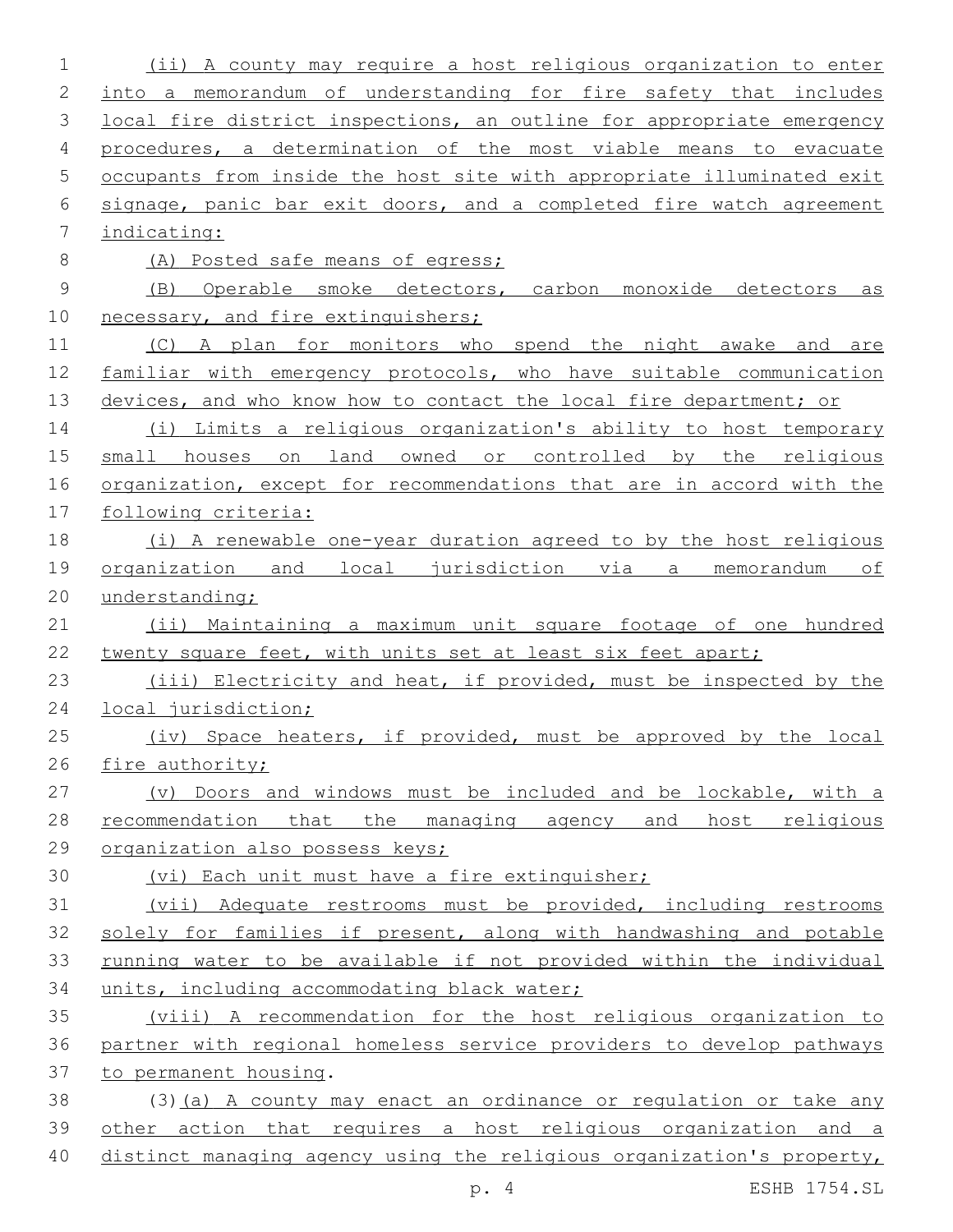owned or controlled by the religious organization, for hostings to include outdoor encampments, temporary small houses on-site, indoor overnight shelters, or vehicle resident safe parking to enter into a memorandum of understanding to protect the public health and safety of both the residents of the particular hosting and the residents of 6 the county.

 (b) At a minimum, the agreement must include information regarding: The right of a resident in an outdoor encampment, vehicle resident safe parking, temporary small house on-site, or indoor overnight shelter to seek public health and safety assistance, the resident's ability to access social services on-site, and the resident's ability to directly interact with the host religious 13 organization, including the ability to express any concerns regarding 14 the managing agency to the religious organization; a written code of 15 conduct agreed to by the managing agency, if any, host religious 16 organization, and all volunteers working with residents of the outdoor encampment, temporary small house on-site, indoor overnight 18 shelter, or vehicle resident safe parking; and when a publicly funded managing agency exists, the ability for the host religious organization to interact with residents of the outdoor encampment, 21 indoor overnight shelter, temporary small house on-site, or vehicle resident safe parking using a release of information.

 (4) If required to do so by the county, any host religious organization performing any hosting of an outdoor encampment, vehicle 25 resident safe parking, or indoor overnight shelter, or the host religious organization's managing agency, must ensure that the county or local law enforcement agency has completed sex offender checks of 28 all adult residents and quests. The host religious organization retains the authority to allow such offenders to remain on the property. A host religious organization or host religious organization's managing agency performing any hosting of vehicle resident safe parking must inform vehicle residents how to comply with laws regarding the legal status of vehicles and drivers, and provide a written code of conduct consistent with area standards.

 (5) Any host religious organization performing any hosting of an outdoor encampment, vehicle resident safe parking, temporary small house on-site, or indoor overnight shelter, with a publicly funded managing agency, must work with the county to utilize Washington's homeless client management information system, as provided for in RCW 40 43.185C.180. When the religious organization does not partner with a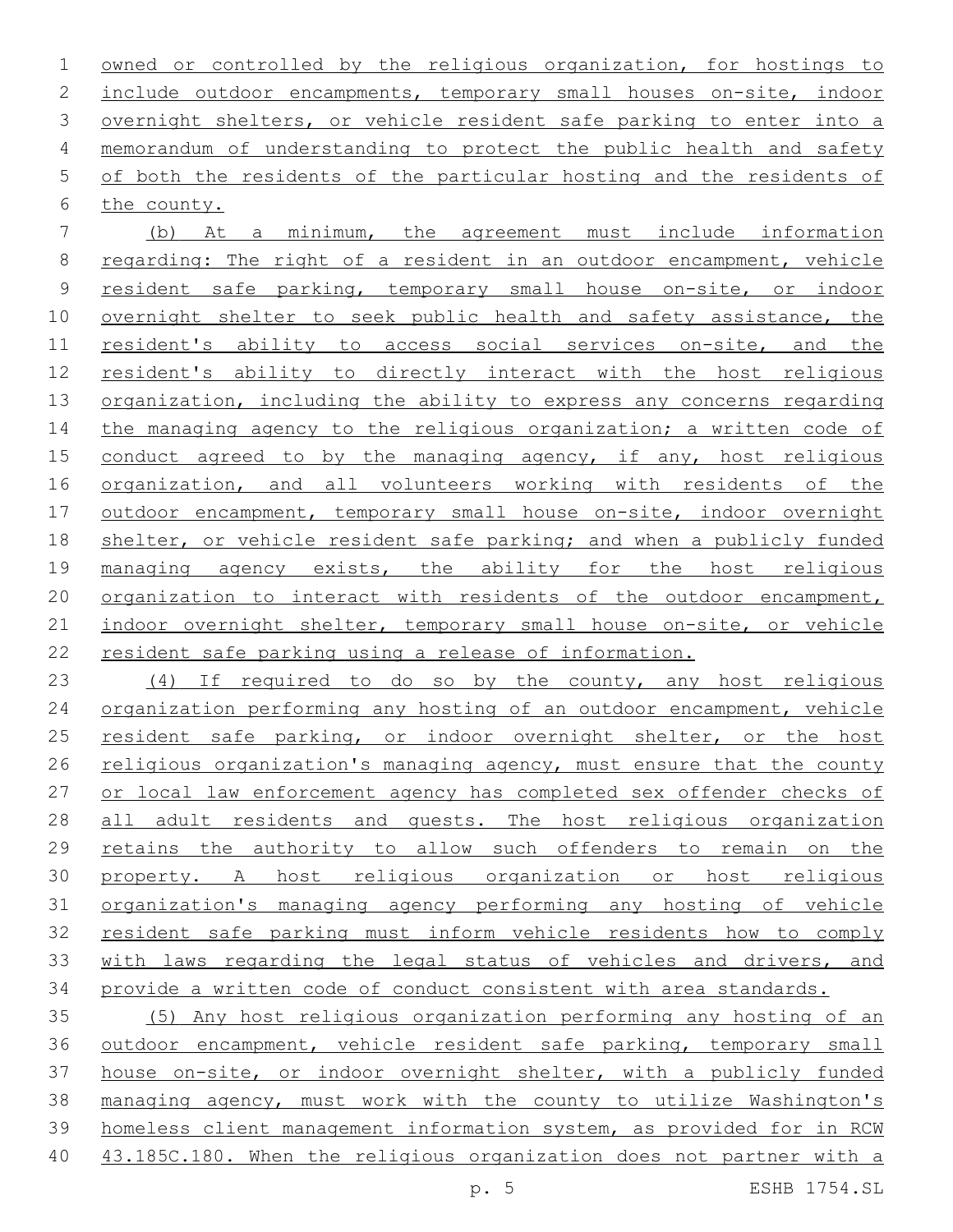| $\mathbf 1$    | managing agency, the religious organization is encouraged to partner  |
|----------------|-----------------------------------------------------------------------|
| 2              | with a local homeless services provider using the Washington homeless |
| 3              | client managing information system. Any managing agency receiving any |
| 4              | funding from local continuum of care programs must utilize the        |
| 5              | homeless client management information system. Temporary, overnight,  |
| 6              | extreme weather shelter provided in religious organization buildings  |
| $\overline{7}$ | does not need to meet this requirement.                               |
| $\,8\,$        | (6) For the purposes of this section( $(\tau)$ ):                     |
| $\mathsf 9$    | (a) "Managing agency" means an organization such as a religious       |
| 10             | organization or other organized entity that has the capacity to       |
| 11             | organize and manage a homeless outdoor encampment, temporary small    |
| 12             | houses on-site, indoor overnight shelter, and a vehicle resident safe |
| 13             | parking program.                                                      |
| 14             | (b) "Outdoor encampment" means any temporary tent or structure        |
| 15             | encampment, or both.                                                  |
| 16             | (c) "Religious organization" means the federally protected            |
| 17             | practice of a recognized religious assembly, school, or institution   |
| 18             | that owns or controls real property.                                  |
| 19             | (d) "Temporary" means not affixed to land permanently and not         |
| 20             | using underground utilities.                                          |
| 21             | $((+4))$ (7) (a) Subsection (2) of this section does not affect a     |
| 22             | county policy, ordinance, memorandum of understanding, or applicable  |
| 23             | consent decree that regulates religious organizations' hosting of the |
| 24             | homeless if such policies, ordinances, memoranda of understanding, or |
| 25             | consent decrees:                                                      |
| 26             | (i) Exist prior to the effective date of this section;                |
| 27             | (ii) Do not categorically prohibit the hosting of the homeless by     |
| 28             | religious organizations; and                                          |
| 29             | (iii) Have not been previously ruled by a court to violate the        |
| 30             | religious land use and institutionalized persons act, 42 U.S.C. Sec.  |
| 31             | 2000cc.                                                               |
| 32             | (b) If such policies, ordinances, memoranda of understanding, and     |
| 33             | consent decrees are amended after the effective date of this section, |
| 34             | those amendments are not affected by subsection (2) of this section   |
| 35             | if those amendments satisfy (a) (ii) and (iii) of this subsection.    |
| 36             | (8) An appointed or elected public official, public employee, or      |
| 37             | public agency as defined in RCW 4.24.470 is immune from civil         |
| 38             | liability for (a) damages arising from the permitting decisions for a |
| 39             | temporary encampment for the homeless as provided in this section and |
| 40             | (b) any conduct or unlawful activity that may occur as a result of    |

p. 6 ESHB 1754.SL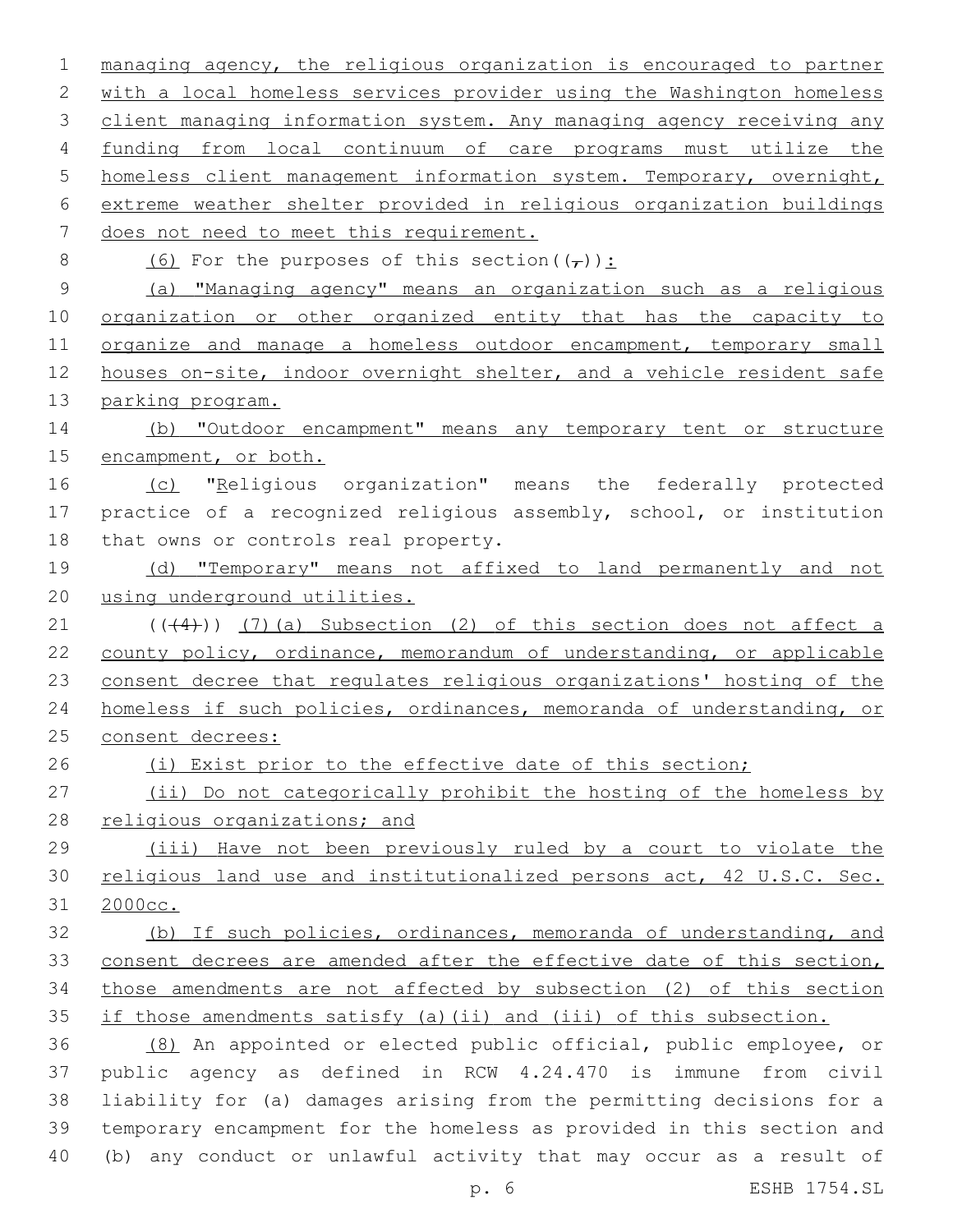the temporary encampment for the homeless as provided in this 2 section.

 (9) A religious organization hosting outdoor encampments, vehicle resident safe parking, or indoor overnight shelters for the homeless that receives funds from any government agency may not refuse to host any resident or prospective resident because of age, sex, marital status, sexual orientation, race, creed, color, national origin, honorably discharged veteran or military status, or the presence of any sensory, mental, or physical disability or the use of a trained dog guide or service animal by a person with a disability, as these terms are defined in RCW 49.60.040.

 (10)(a) Prior to the opening of an outdoor encampment, indoor 13 overnight shelter, temporary small house on-site, or vehicle resident 14 safe parking, a religious organization hosting the homeless on property owned or controlled by the religious organization must host a meeting open to the public for the purpose of providing a forum for discussion of related neighborhood concerns, unless the use is in response to a declared emergency. The religious organization must provide written notice of the meeting to the county legislative authority at least one week if possible but no later than ninety-six 21 hours prior to the meeting. The notice must specify the time, place, and purpose of the meeting.

 (b) A county must provide community notice of the meeting described in (a) of this subsection by taking at least two of the 25 following actions at any time prior to the time of the meeting:

 (i) Delivering to each local newspaper of general circulation and local radio or television station that has on file with the governing 28 body a written request to be notified of special meetings;

 (ii) Posting on the county's web site. A county is not required to post a special meeting notice on its web site if it: (A) Does not have a web site; (B) employs fewer than ten full-time equivalent employees; or (C) does not employ personnel whose duty, as defined by a job description or existing contract, is to maintain or update the web site;

 (iii) Prominently displaying, on signage at least two feet in height and two feet in width, one or more meeting notices that can be placed on or adjacent to the main arterials in proximity to the location of the meeting; or (iv) Prominently displaying the notice at the meeting site.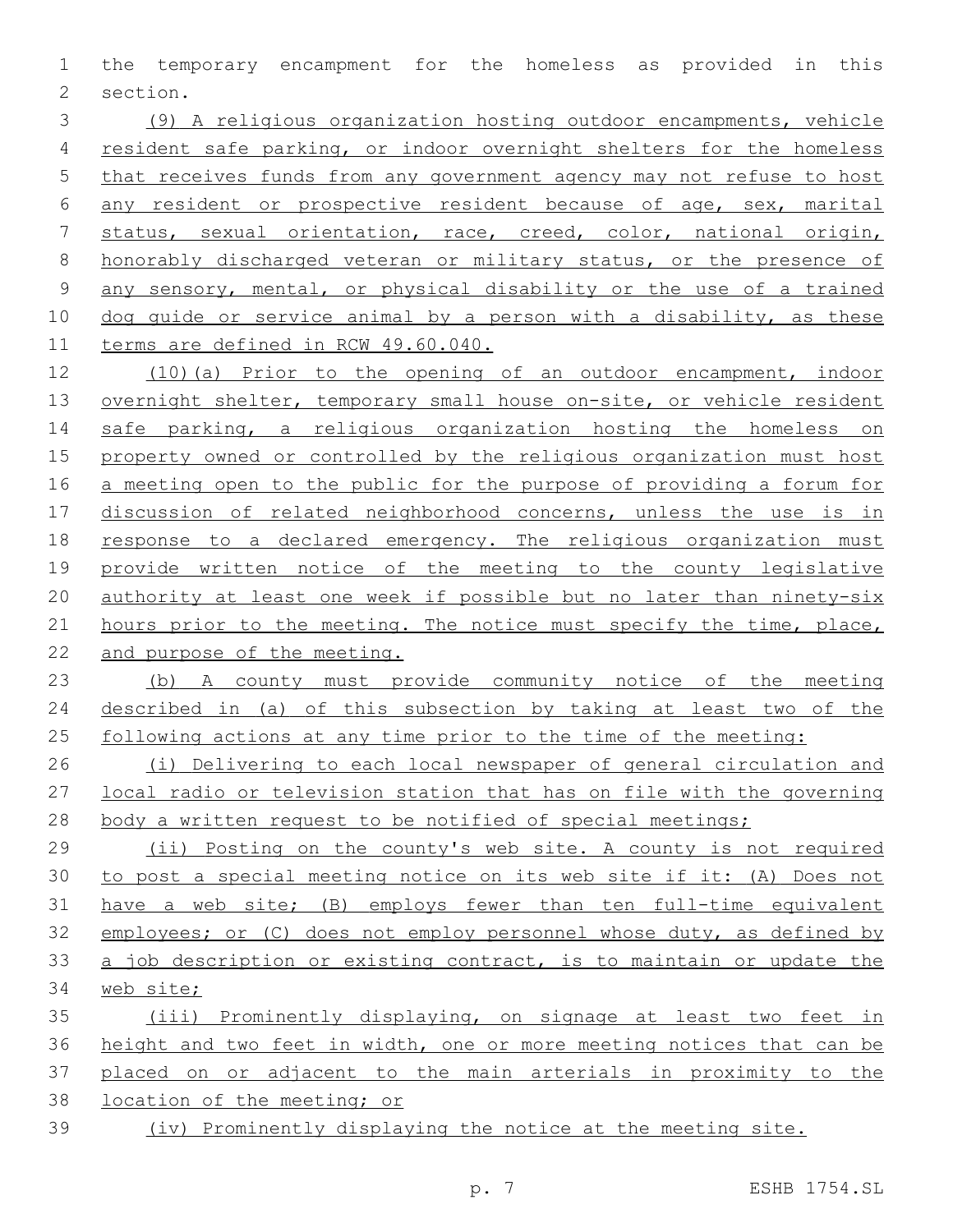1 **Sec. 3.** RCW 35.21.915 and 2010 c 175 s 3 are each amended to 2 read as follows:

3 (1) A religious organization may host ((temporary encampments 4 for)) the homeless on property owned or controlled by the religious 5 organization whether within buildings located on the property or 6 elsewhere on the property outside of buildings.

7 (2) Except as provided in subsection (7) of this section, a city 8 or town may not enact an ordinance or regulation or take any other 9 action that:

10 (a) Imposes conditions other than those necessary to protect 11 public health and safety and that do not substantially burden the 12 decisions or actions of a religious organization regarding the 13 location of housing or shelter, such as an outdoor encampment, indoor 14 overnight shelter, temporary small house on-site, or vehicle resident 15 safe parking, for homeless persons on property owned or controlled by 16 the religious organization;

 (b) Requires a religious organization to obtain insurance pertaining to the liability of a municipality with respect to homeless persons housed on property owned by a religious organization or otherwise requires the religious organization to indemnify the 21 municipality against such liability;  $((\theta \hat{r}))$ 

22 (c) Imposes permit fees in excess of the actual costs associated 23 with the review and approval of ((the required)) permit applications. 24 A city or town has discretion to reduce or waive permit fees for a 25 religious organization that is hosting the homeless;

26 (d) Specifically limits a religious organization's availability 27 to host an outdoor encampment on its property or property controlled 28 by the religious organization to fewer than six months during any 29 calendar year. However, a city or town may enact an ordinance or 30 regulation that requires a separation of time of no more than three 31 months between subsequent or established outdoor encampments at a 32 particular site;

33 (e) Specifically limits a religious organization's outdoor 34 encampment hosting term to fewer than four consecutive months;

 (f) Limits the number of simultaneous religious organization outdoor encampment hostings within the same municipality during any given period of time. Simultaneous and adjacent hostings of outdoor encampments by religious organizations may be limited if located within one thousand feet of another outdoor encampment concurrently hosted by a religious organization;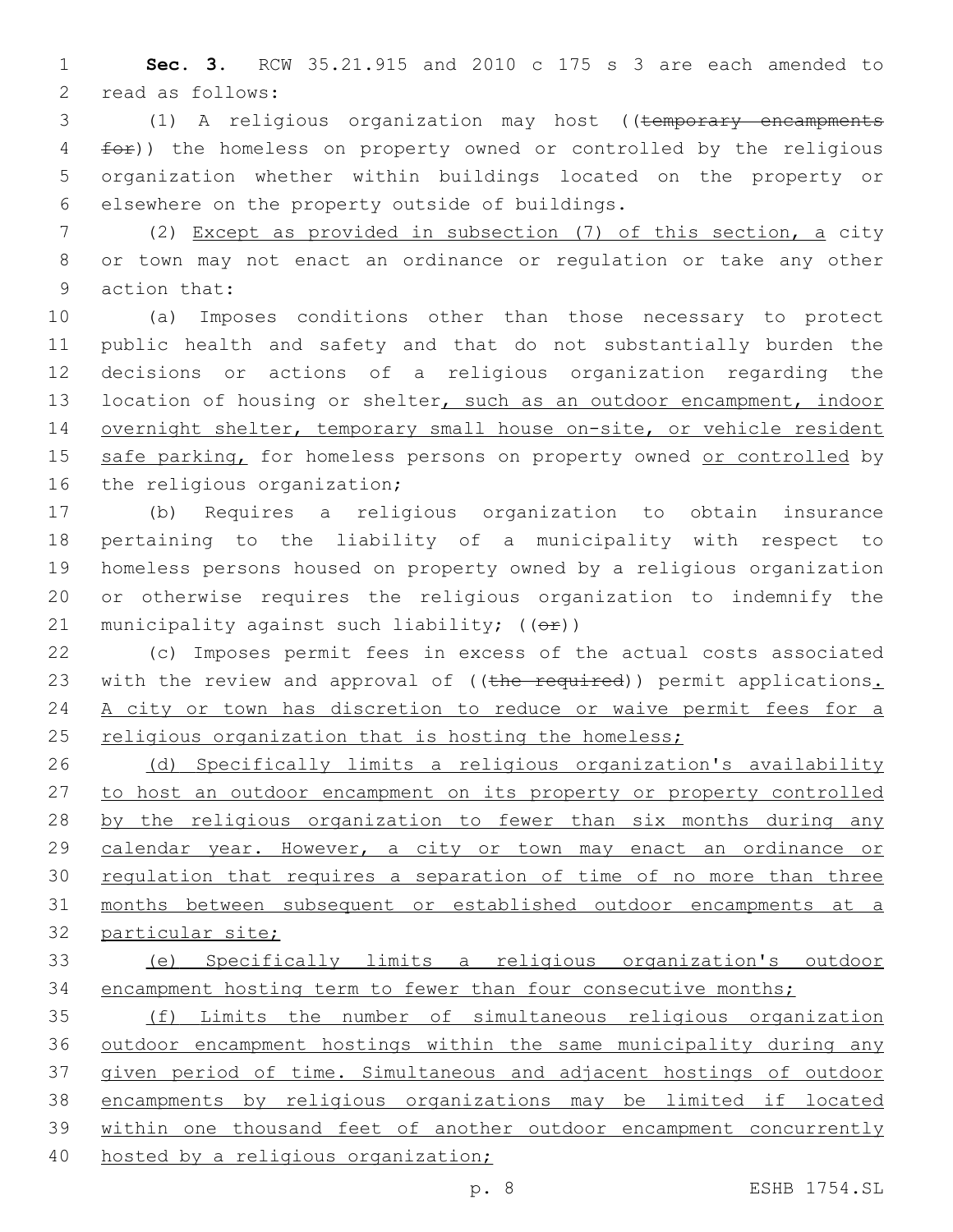(g) Limits a religious organization's availability to host safe parking efforts at its on-site parking lot, including limitations on any other congregationally sponsored uses and the parking available to support such uses during the hosting, except for limitations that are in accord with the following criteria that would govern if enacted by local ordinance or memorandum of understanding between the host religious organization and the jurisdiction: (i) No less than one space may be devoted to safe parking per ten on-site parking spaces; 10 (ii) Restroom access must be provided either within the buildings 11 on the property or through use of portable facilities, with the provision for proper disposal of waste if recreational vehicles are 13 hosted; and (iii) Religious organizations providing spaces for safe parking must continue to abide by any existing on-site parking minimum requirement so that the provision of safe parking spaces does not reduce the total number of available parking spaces below the minimum 18 number of spaces required by the city or town, but a city or town may enter into a memorandum of understanding with a religious organization that reduces the minimum number of on-site parking 21 spaces required; (h) Limits a religious organization's availability to host an indoor overnight shelter in spaces with at least two accessible exits due to lack of sprinklers or other fire-related concerns, except that: (i) If a city or town fire official finds that fire-related concerns associated with an indoor overnight shelter pose an imminent 28 danger to persons within the shelter, the city or town may take action to limit the religious organization's availability to host the indoor overnight shelter; and (ii) A city or town may require a host religious organization to enter into a memorandum of understanding for fire safety that includes local fire district inspections, an outline for appropriate emergency procedures, a determination of the most viable means to evacuate occupants from inside the host site with appropriate illuminated exit signage, panic bar exit doors, and a completed fire watch agreement indicating: (A) Posted safe means of egress; (B) Operable smoke detectors, carbon monoxide detectors as 40 necessary, and fire extinguishers;

p. 9 ESHB 1754.SL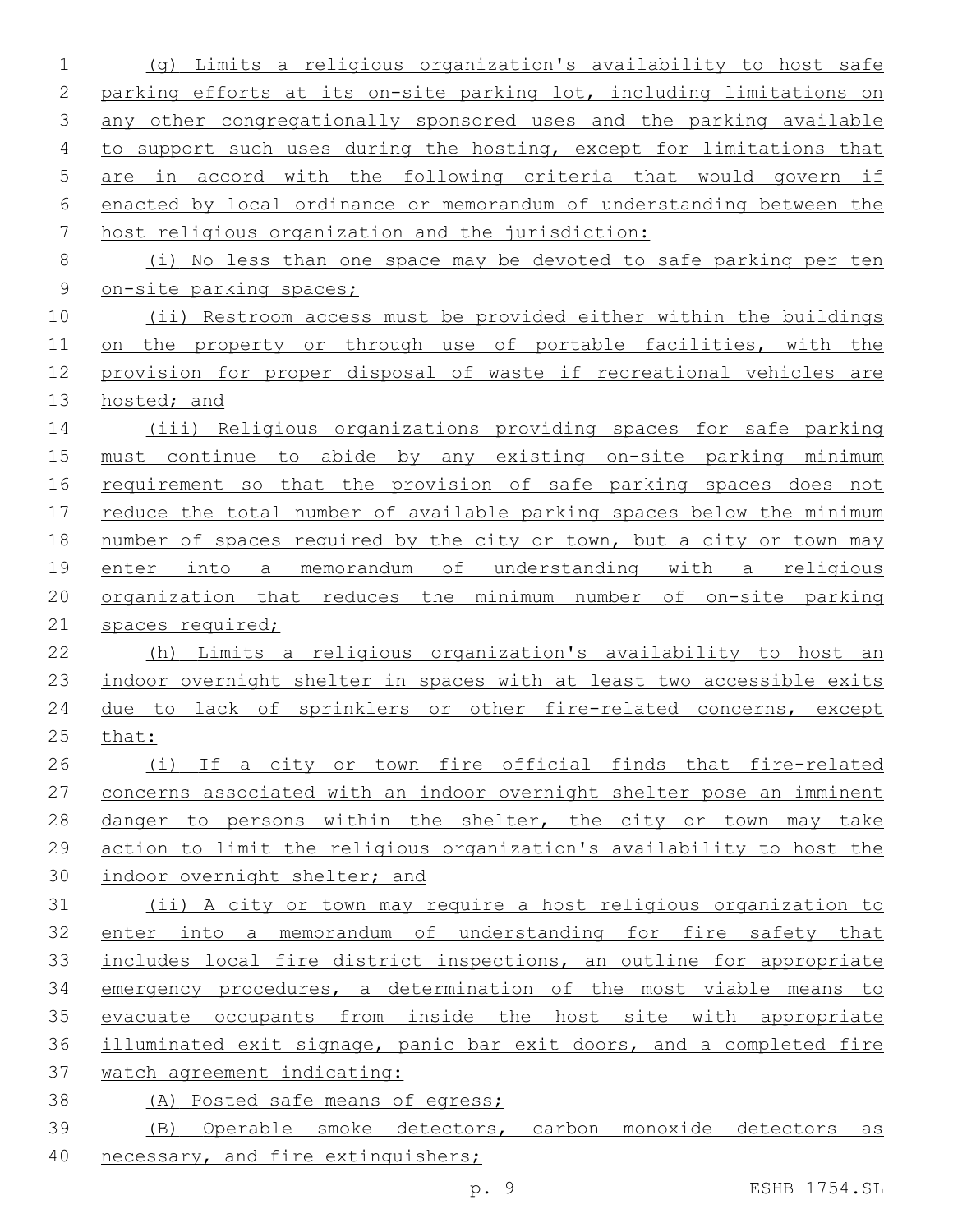| 1           | monitors who<br>A plan<br>for<br>spend the night awake and<br>(C)<br>are |
|-------------|--------------------------------------------------------------------------|
| 2           | familiar with emergency protocols, who have suitable communication       |
| 3           | devices, and who know how to contact the local fire department; or       |
| 4           | Limits a religious organization's ability to host temporary<br>(i)       |
| 5           | small houses<br>on land<br>owned or controlled by the<br>religious       |
| 6           | organization, except for recommendations that are in accord with the     |
| 7           | following criteria:                                                      |
| 8           | (i) A renewable one-year duration agreed to by the host religious        |
| $\mathsf 9$ | organization and<br>local jurisdiction via a memorandum<br>оf            |
| 10          | understanding;                                                           |
| 11          | (ii) Maintaining a maximum unit square footage of one hundred            |
| 12          | twenty square feet, with units set at least six feet apart;              |
| 13          | (iii) Electricity and heat, if provided, must be inspected by the        |
| 14          | local jurisdiction;                                                      |
| 15          | (iv) Space heaters, if provided, must be approved by the local           |
| 16          | fire authority;                                                          |
| 17          | Doors and windows must be included and be lockable, with a<br>$(\nabla)$ |
| 18          | recommendation<br>that<br>the managing agency and<br>host religious      |
| 19          | organization also possess keys;                                          |
| 20          | (vi) Each unit must have a fire extinguisher;                            |
| 21          | (vii) Adequate restrooms must be provided, including restrooms           |
| 22          | solely for families if present, along with handwashing and potable       |
| 23          | running water to be available if not provided within the individual      |
| 24          | units, including accommodating black water;                              |
| 25          | (viii) A recommendation for the host religious organization to           |
| 26          | partner with regional homeless service providers to develop pathways     |
| 27          | to permanent housing.                                                    |
| 28          | (3) (a) A city or town may enact an ordinance or regulation or           |
| 29          | take any other action that requires a host religious organization and    |
| 30          | a distinct managing agency using the religious organization's            |
| 31          | property, owned or controlled by the religious organization, for         |
| 32          | hostings to include outdoor encampments, temporary small houses on-      |
| 33          | site, indoor overnight shelters, or vehicle resident safe parking to     |
| 34          | enter into a memorandum of understanding to protect the public health    |
| 35          | and safety of both the residents of the particular hosting and the       |
| 36          | residents of the city or town.                                           |
| 37          | (b) At a minimum, the agreement must include information                 |
| 38          | regarding: The right of a resident in an outdoor encampment, vehicle     |
| 39          | resident safe parking, temporary small house on-site, or indoor          |
| 40          | overnight shelter to seek public health and safety assistance, the       |

p. 10 ESHB 1754.SL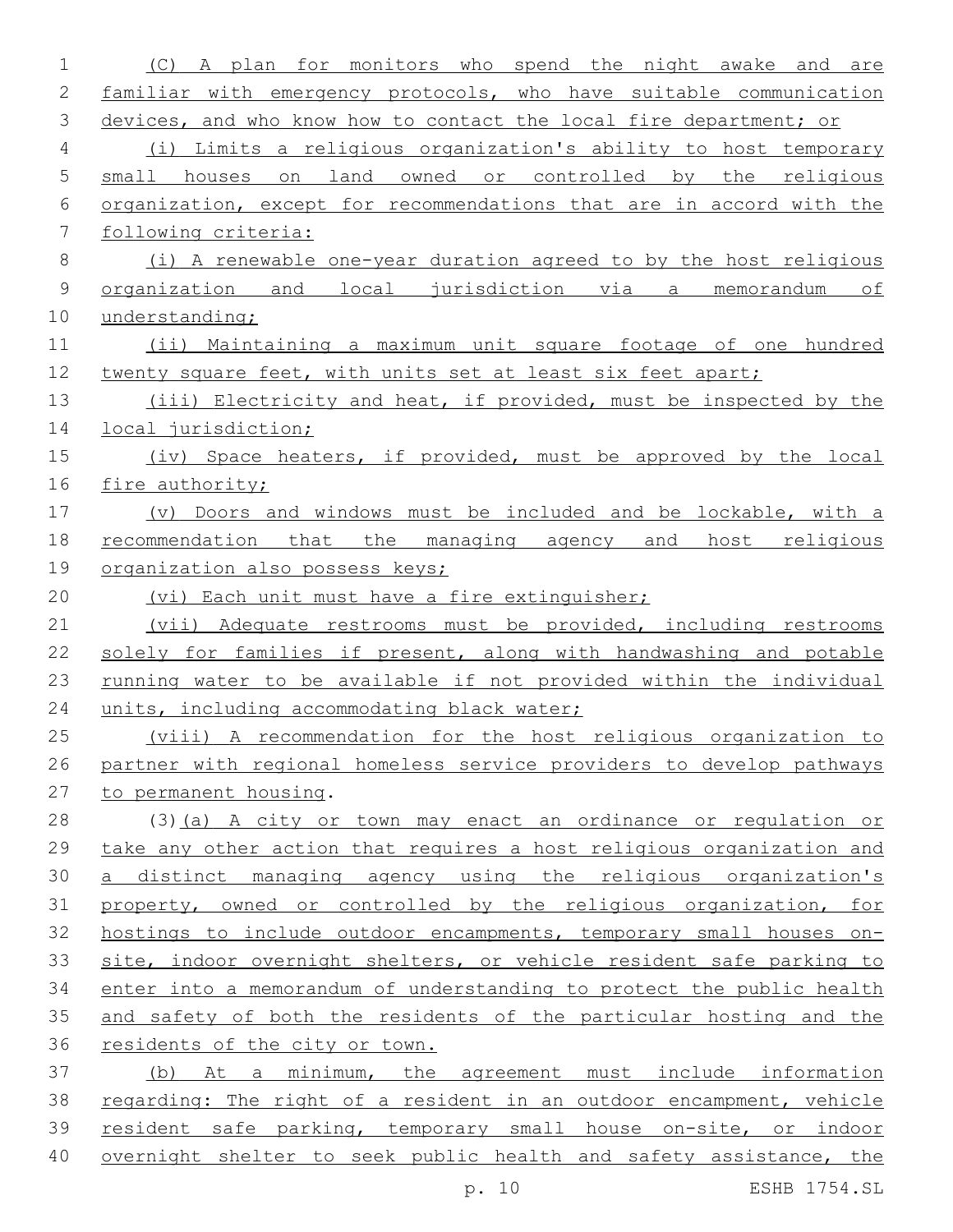resident's ability to access social services on-site, and the resident's ability to directly interact with the host religious organization, including the ability to express any concerns regarding 4 the managing agency to the religious organization; a written code of conduct agreed to by the managing agency, if any, host religious organization, and all volunteers working with residents of the outdoor encampment, temporary small house on-site, indoor overnight shelter, or vehicle resident safe parking; and when a publicly funded managing agency exists, the ability for the host religious organization to interact with residents of the outdoor encampment, indoor overnight shelter, temporary small house on-site, or vehicle resident safe parking using a release of information.

 (4) If required to do so by a city or town, any host religious 14 organization performing any hosting of an outdoor encampment, vehicle resident safe parking, or indoor overnight shelter, or the host 16 religious organization's managing agency, must ensure that the city or town or local law enforcement agency has completed sex offender checks of all adult residents and guests. The host religious organization retains the authority to allow such offenders to remain on the property. A host religious organization or host religious organization's managing agency performing any hosting of vehicle resident safe parking must inform vehicle residents how to comply 23 with laws regarding the legal status of vehicles and drivers, and 24 provide a written code of conduct consistent with area standards.

 (5) Any host religious organization performing any hosting of an outdoor encampment, vehicle resident safe parking, temporary small house on-site, or indoor overnight shelter, with a publicly funded 28 managing agency, must work with the city or town to utilize Washington's homeless client management information system, as provided for in RCW 43.185C.180. When the religious organization does not partner with a managing agency, the religious organization is encouraged to partner with a local homeless services provider using 33 the Washington homeless client managing information system. Any managing agency receiving any funding from local continuum of care programs must utilize the homeless client management information system. Temporary, overnight, extreme weather shelter provided in religious organization buildings does not need to meet this requirement.

39 (6) For the purposes of this section( $(\tau)$ ):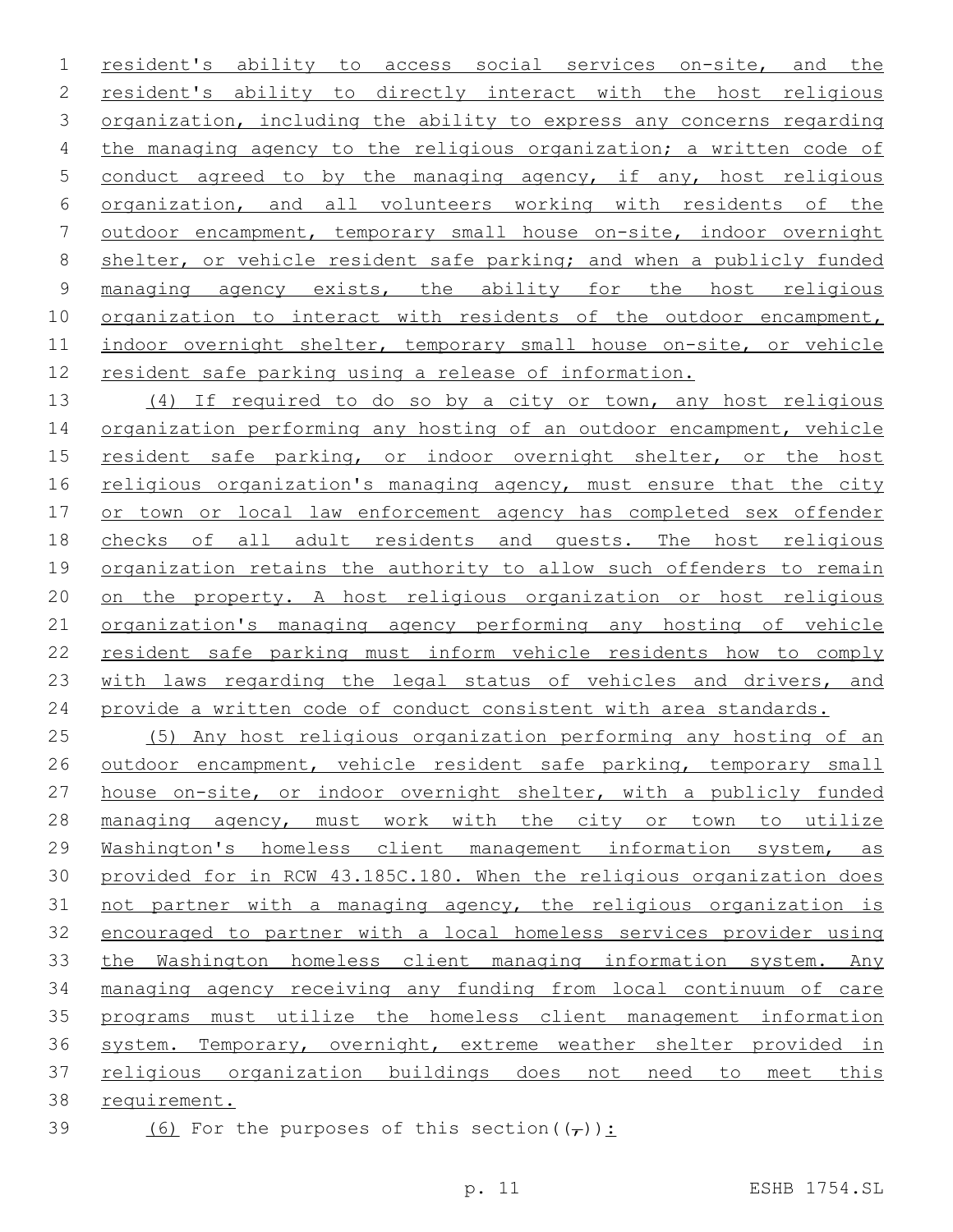(a) "Managing agency" means an organization such as a religious 2 organization or other organized entity that has the capacity to 3 organize and manage a homeless outdoor encampment, temporary small 4 houses on-site, indoor overnight shelter, and a vehicle resident safe parking program. (b) "Outdoor encampment" means any temporary tent or structure encampment, or both. (c) "Religious organization" means the federally protected practice of a recognized religious assembly, school, or institution 10 that owns or controls real property. 11 (d) "Temporary" means not affixed to land permanently and not using underground utilities.  $((+4))$   $(7)$  (a) Subsection (2) of this section does not affect a 14 city or town policy, ordinance, memorandum of understanding, or applicable consent decree that regulates religious organizations' hosting of the homeless if such policies, ordinances, memoranda of 17 understanding, or consent decrees: (i) Exist prior to the effective date of this section; 19 (ii) Do not categorically prohibit the hosting of the homeless by 20 religious organizations; and (iii) Have not been previously ruled by a court to violate the religious land use and institutionalized persons act, 42 U.S.C. Sec. 2000cc. 24 (b) If such policies, ordinances, memoranda of understanding, and 25 consent decrees are amended after the effective date of this section, those amendments are not affected by subsection (2) of this section if those amendments satisfy (a)(ii) and (iii) of this subsection. (8) An appointed or elected public official, public employee, or public agency as defined in RCW 4.24.470 is immune from civil liability for (a) damages arising from the permitting decisions for a temporary encampment for the homeless as provided in this section and (b) any conduct or unlawful activity that may occur as a result of the temporary encampment for the homeless as provided in this 34 section. (9) A religious organization hosting outdoor encampments, vehicle resident safe parking, or indoor overnight shelters for the homeless that receives funds from any government agency may not refuse to host any resident or prospective resident because of age, sex, marital status, sexual orientation, race, creed, color, national origin, honorably discharged veteran or military status, or the presence of

p. 12 ESHB 1754.SL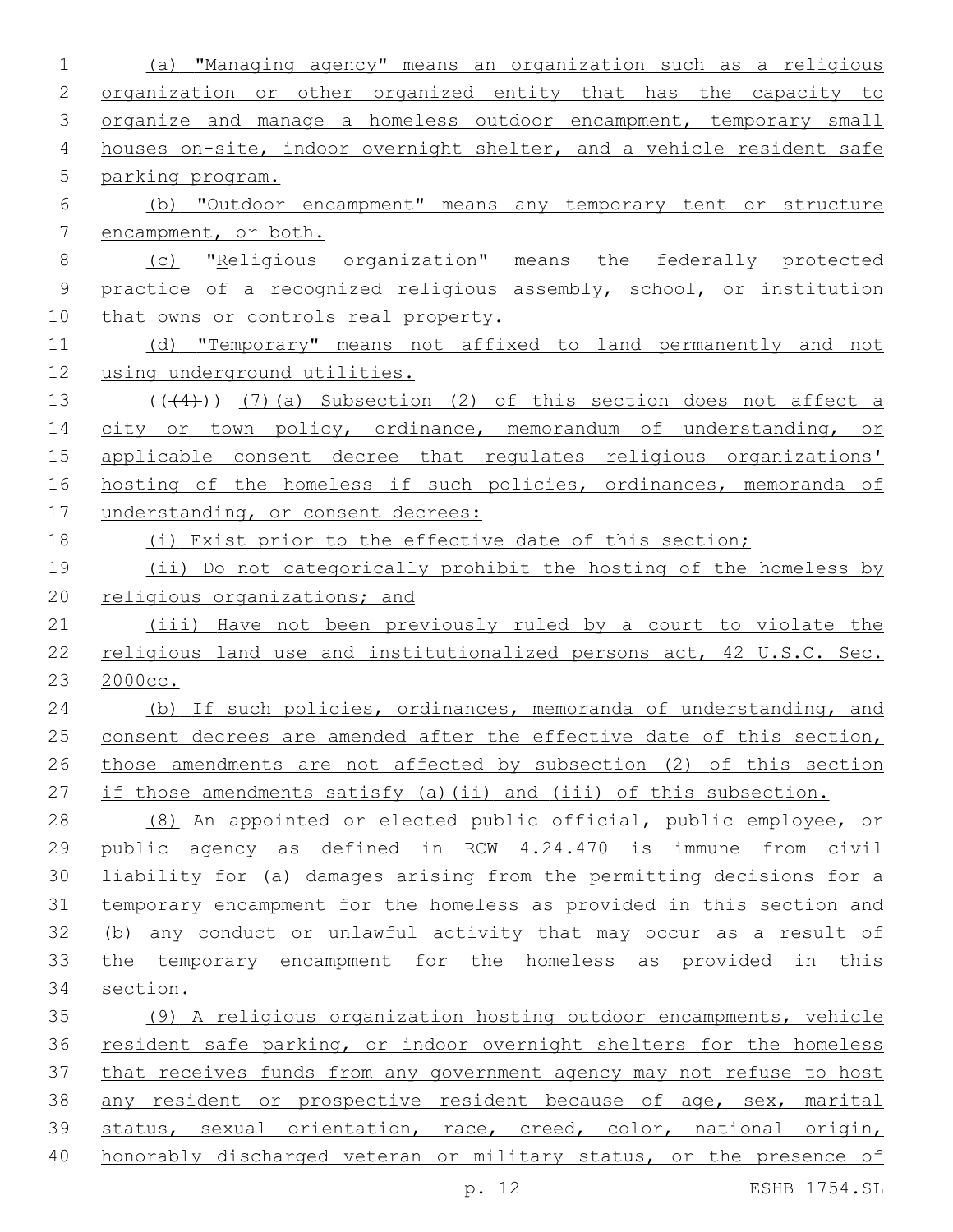1 any sensory, mental, or physical disability or the use of a trained 2 dog guide or service animal by a person with a disability, as these 3 terms are defined in RCW 49.60.040.

 (10)(a) Prior to the opening of an outdoor encampment, indoor overnight shelter, temporary small house on-site, or vehicle resident safe parking, a religious organization hosting the homeless on property owned or controlled by the religious organization must host a meeting open to the public for the purpose of providing a forum for discussion of related neighborhood concerns, unless the use is in 10 response to a declared emergency. The religious organization must provide written notice of the meeting to the city or town legislative authority at least one week if possible but no later than ninety-six 13 hours prior to the meeting. The notice must specify the time, place, 14 and purpose of the meeting.

15 (b) A city or town must provide community notice of the meeting 16 described in (a) of this subsection by taking at least two of the 17 following actions at any time prior to the time of the meeting:

18 (i) Delivering to each local newspaper of general circulation and 19 local radio or television station that has on file with the governing 20 body a written request to be notified of special meetings;

21 (ii) Posting on the city or town's web site. A city or town is 22 not required to post a special meeting notice on its web site if it: 23 (A) Does not have a web site; (B) employs fewer than ten full-time 24 equivalent employees; or (C) does not employ personnel whose duty, as 25 defined by a job description or existing contract, is to maintain or 26 update the web site;

 (iii) Prominently displaying, on signage at least two feet in 28 height and two feet in width, one or more meeting notices that can be placed on or adjacent to the main arterials in proximity to the location of the meeting; or

31 (iv) Prominently displaying the notice at the meeting site.

32 **Sec. 4.** RCW 35A.21.360 and 2010 c 175 s 4 are each amended to 33 read as follows:

34 (1) A religious organization may host ((temporary encampments  $35$   $f$ o $f$ ) the homeless on property owned or controlled by the religious 36 organization whether within buildings located on the property or 37 elsewhere on the property outside of buildings.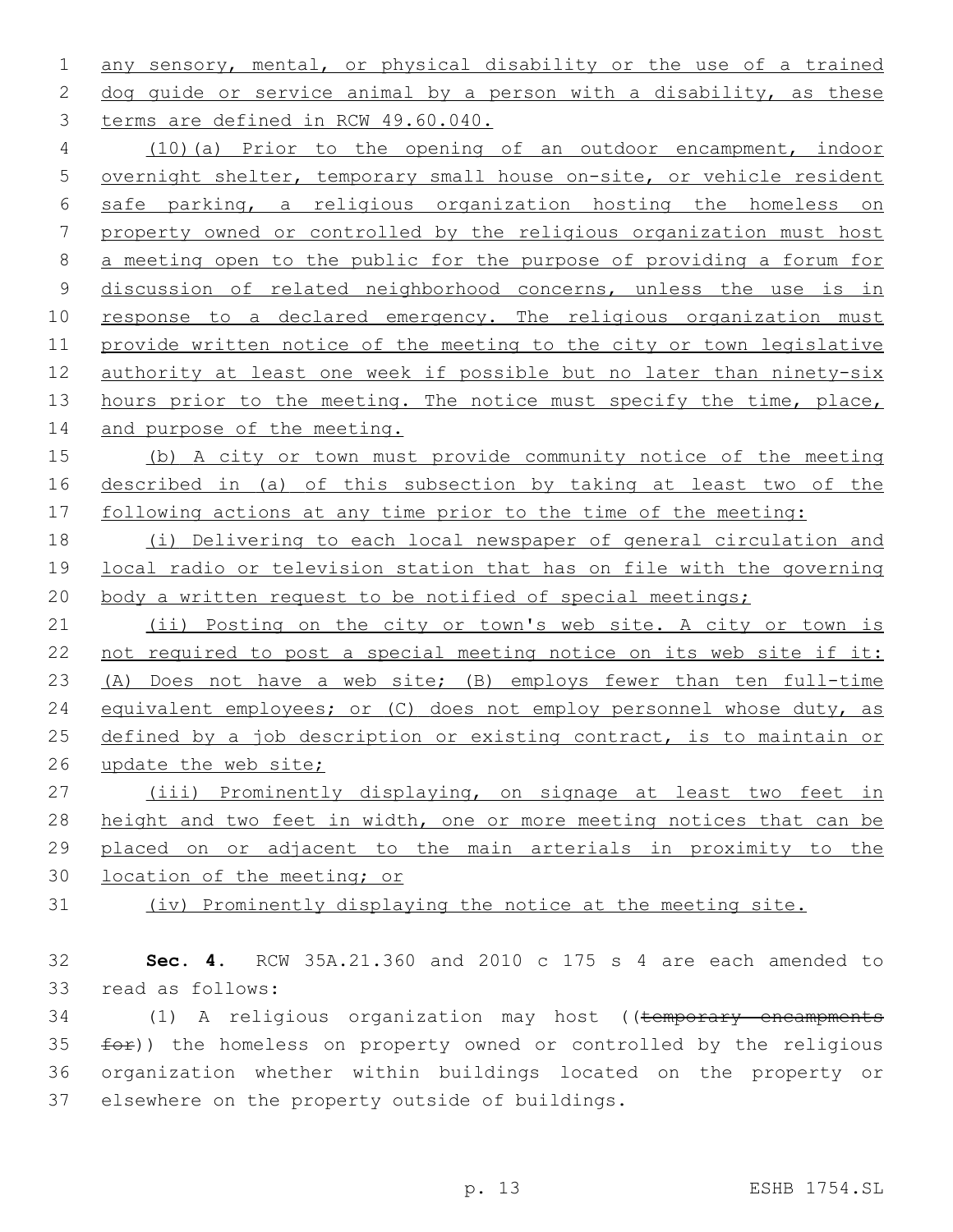(2) Except as provided in subsection (7) of this section, a code city may not enact an ordinance or regulation or take any other 3 action that:

 (a) Imposes conditions other than those necessary to protect public health and safety and that do not substantially burden the decisions or actions of a religious organization regarding the location of housing or shelter, such as an outdoor encampment, indoor overnight shelter, temporary small house on-site, or vehicle resident 9 safe parking, for homeless persons on property owned or controlled by 10 the religious organization;

 (b) Requires a religious organization to obtain insurance pertaining to the liability of a municipality with respect to homeless persons housed on property owned by a religious organization or otherwise requires the religious organization to indemnify the 15 municipality against such liability;  $((\theta \cdot \hat{r}))$ 

 (c) Imposes permit fees in excess of the actual costs associated 17 with the review and approval of ((the required)) permit applications. A code city has discretion to reduce or waive permit fees for a 19 religious organization that is hosting the homeless;

 (d) Specifically limits a religious organization's availability to host an outdoor encampment on its property or property controlled by the religious organization to fewer than six months during any 23 calendar year. However, a code city may enact an ordinance or 24 regulation that requires a separation of time of no more than three months between subsequent or established outdoor encampments at a particular site;

 (e) Specifically limits a religious organization's outdoor 28 encampment hosting term to fewer than four consecutive months;

 (f) Limits the number of simultaneous religious organization outdoor encampment hostings within the same municipality during any given period of time. Simultaneous and adjacent hostings of outdoor encampments by religious organizations may be limited if located within one thousand feet of another outdoor encampment concurrently hosted by a religious organization;

 (g) Limits a religious organization's availability to host safe parking efforts at its on-site parking lot, including limitations on any other congregationally sponsored uses and the parking available to support such uses during the hosting, except for limitations that are in accord with the following criteria that would govern if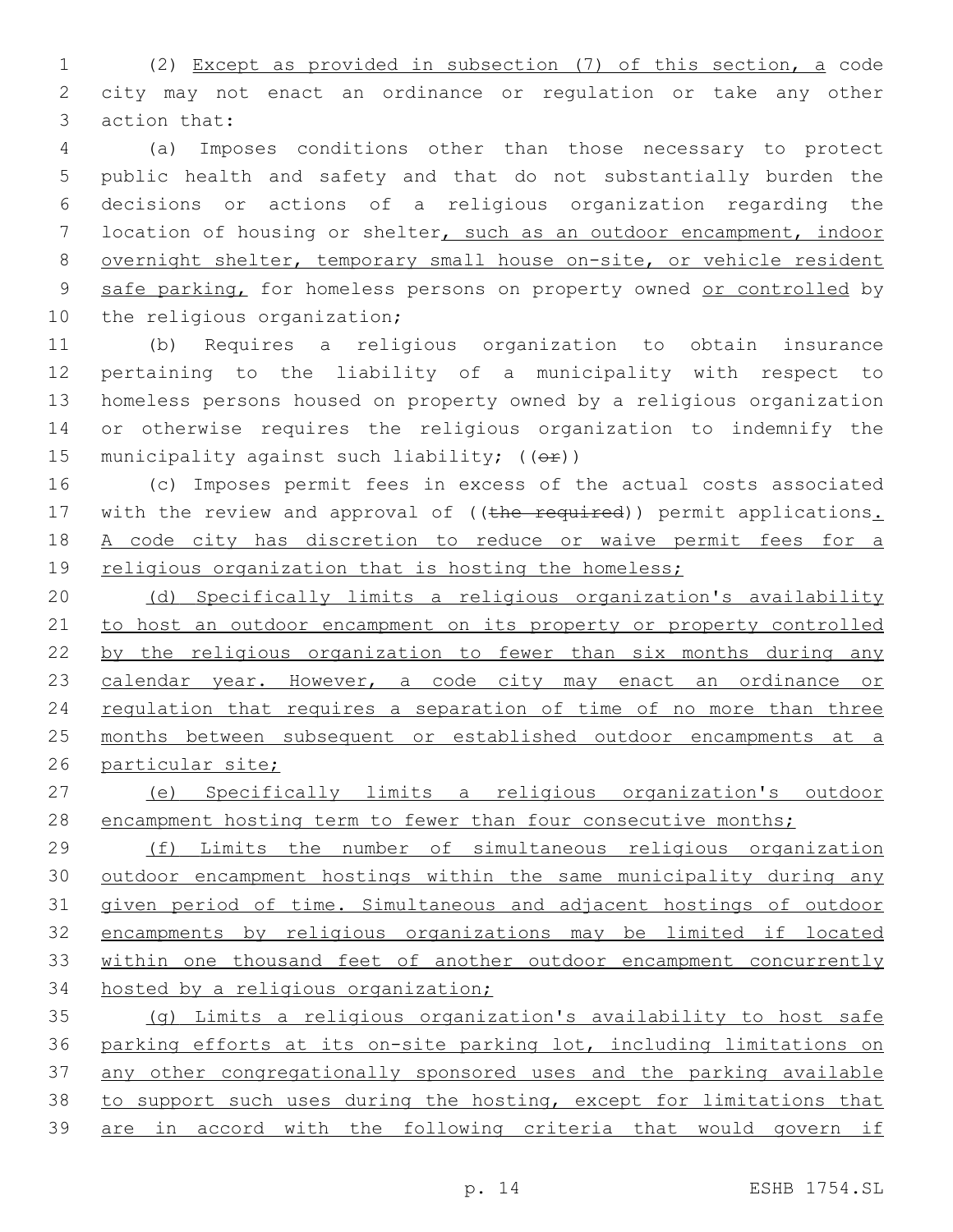enacted by local ordinance or memorandum of understanding between the 2 host religious organization and the jurisdiction: (i) No less than one space may be devoted to safe parking per ten on-site parking spaces; (ii) Restroom access must be provided either within the buildings on the property or through use of portable facilities, with the provision for proper disposal of waste if recreational vehicles are hosted; and (iii) Religious organizations providing spaces for safe parking must continue to abide by any existing on-site parking minimum requirement so that the provision of safe parking spaces does not reduce the total number of available parking spaces below the minimum 13 number of spaces required by the code city, but a code city may enter into a memorandum of understanding with a religious organization that 15 reduces the minimum number of on-site parking spaces required; (h) Limits a religious organization's availability to host an indoor overnight shelter in spaces with at least two accessible exits due to lack of sprinklers or other fire-related concerns, except that: (i) If a code city fire official finds that fire-related concerns associated with an indoor overnight shelter pose an imminent danger 22 to persons within the shelter, the code city may take action to limit the religious organization's availability to host the indoor 24 overnight shelter; and (ii) A code city may require a host religious organization to enter into a memorandum of understanding for fire safety that includes local fire district inspections, an outline for appropriate emergency procedures, a determination of the most viable means to evacuate occupants from inside the host site with appropriate illuminated exit signage, panic bar exit doors, and a completed fire watch agreement indicating: (A) Posted safe means of egress; (B) Operable smoke detectors, carbon monoxide detectors as necessary, and fire extinguishers; (C) A plan for monitors who spend the night awake and are familiar with emergency protocols, who have suitable communication devices, and who know how to contact the local fire department; or (i) Limits a religious organization's ability to host temporary small houses on land owned or controlled by the religious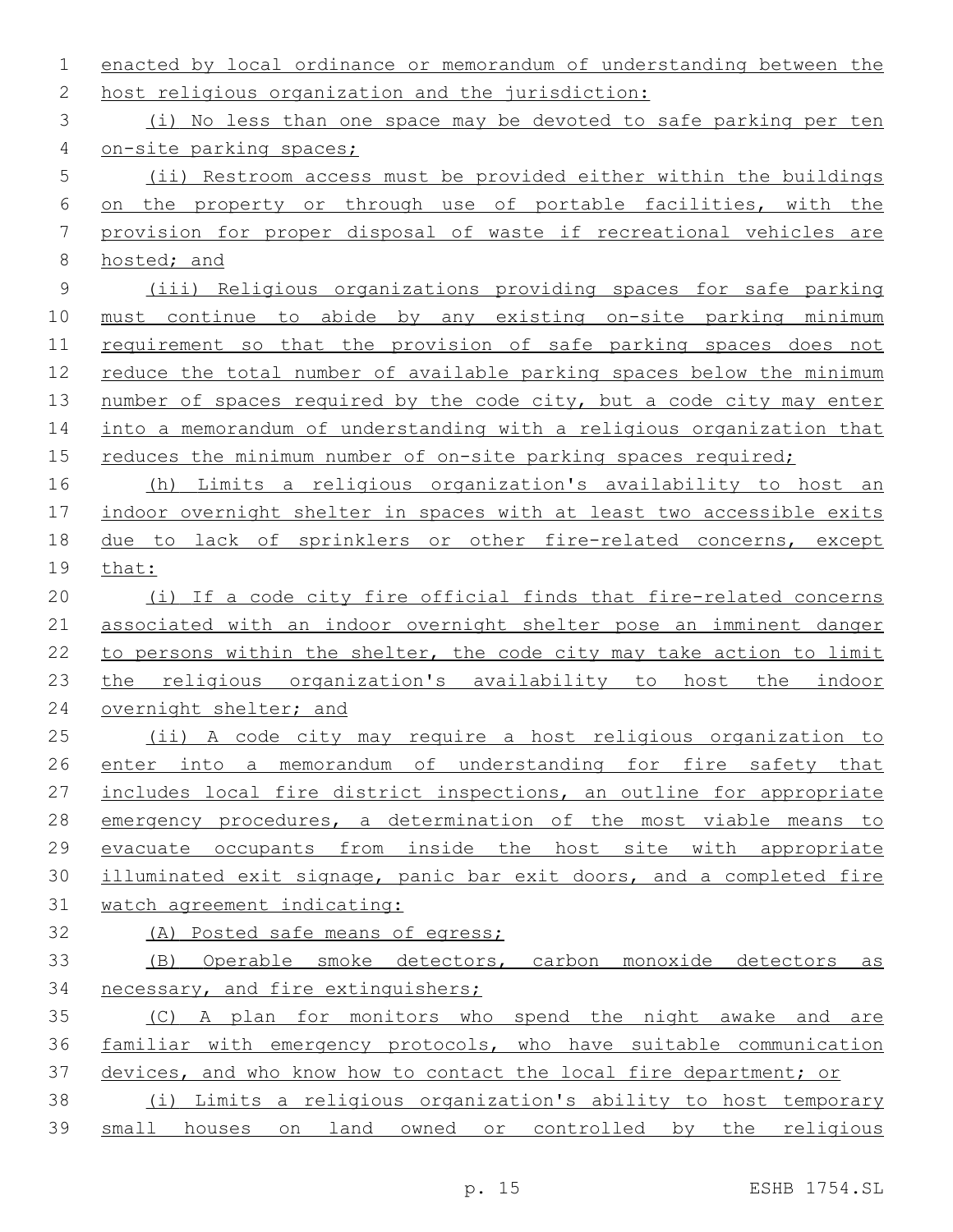| 1           | organization, except for recommendations that are in accord with the  |
|-------------|-----------------------------------------------------------------------|
| 2           | following criteria:                                                   |
| 3           | (i) A renewable one-year duration agreed to by the host religious     |
| 4           | organization and local jurisdiction via a memorandum of               |
| 5           | understanding;                                                        |
| 6           | (ii) Maintaining a maximum unit square footage of one hundred         |
| 7           | twenty square feet, with units set at least six feet apart;           |
| 8           | (iii) Electricity and heat, if provided, must be inspected by the     |
| $\mathsf 9$ | local jurisdiction;                                                   |
| 10          | (iv) Space heaters, if provided, must be approved by the local        |
| 11          | fire authority;                                                       |
| 12          | (v) Doors and windows must be included and be lockable, with a        |
| 13          | recommendation that the managing agency and host religious            |
| 14          | organization also possess keys;                                       |
| 15          | (vi) Each unit must have a fire extinguisher;                         |
| 16          | (vii) Adequate restrooms must be provided, including restrooms        |
| 17          | solely for families if present, along with handwashing and potable    |
| 18          | running water to be available if not provided within the individual   |
| 19          | units, including accommodating black water;                           |
| 20          | (viii) A recommendation for the host religious organization to        |
| 21          | partner with regional homeless service providers to develop pathways  |
| 22          | to permanent housing.                                                 |
| 23          | (3) (a) A code city may enact an ordinance or regulation or take      |
| 24          | any other action that requires a host religious organization and a    |
| 25          | distinct managing agency using the religious organization's property, |
| 26          | owned or controlled by the religious organization, for hostings to    |
| 27          | include outdoor encampments, temporary small houses on-site, indoor   |
| 28          | overnight shelters, or vehicle resident safe parking to enter into a  |
| 29          | memorandum of understanding to protect the public health and safety   |
| 30          | of both the residents of the particular hosting and the residents of  |
| 31          | the code city.                                                        |
| 32          | (b) At a minimum, the agreement must include information              |
| 33          | regarding: The right of a resident in an outdoor encampment, vehicle  |
| 34          | resident safe parking, temporary small house on-site, or indoor       |
| 35          | overnight shelter to seek public health and safety assistance, the    |
| 36          | resident's ability to access social services on-site, and the         |
| 37          | resident's ability to directly interact with the host religious       |
| 38          | organization, including the ability to express any concerns regarding |
| 39          | the managing agency to the religious organization; a written code of  |
| 40          | conduct agreed to by the managing agency, if any, host religious      |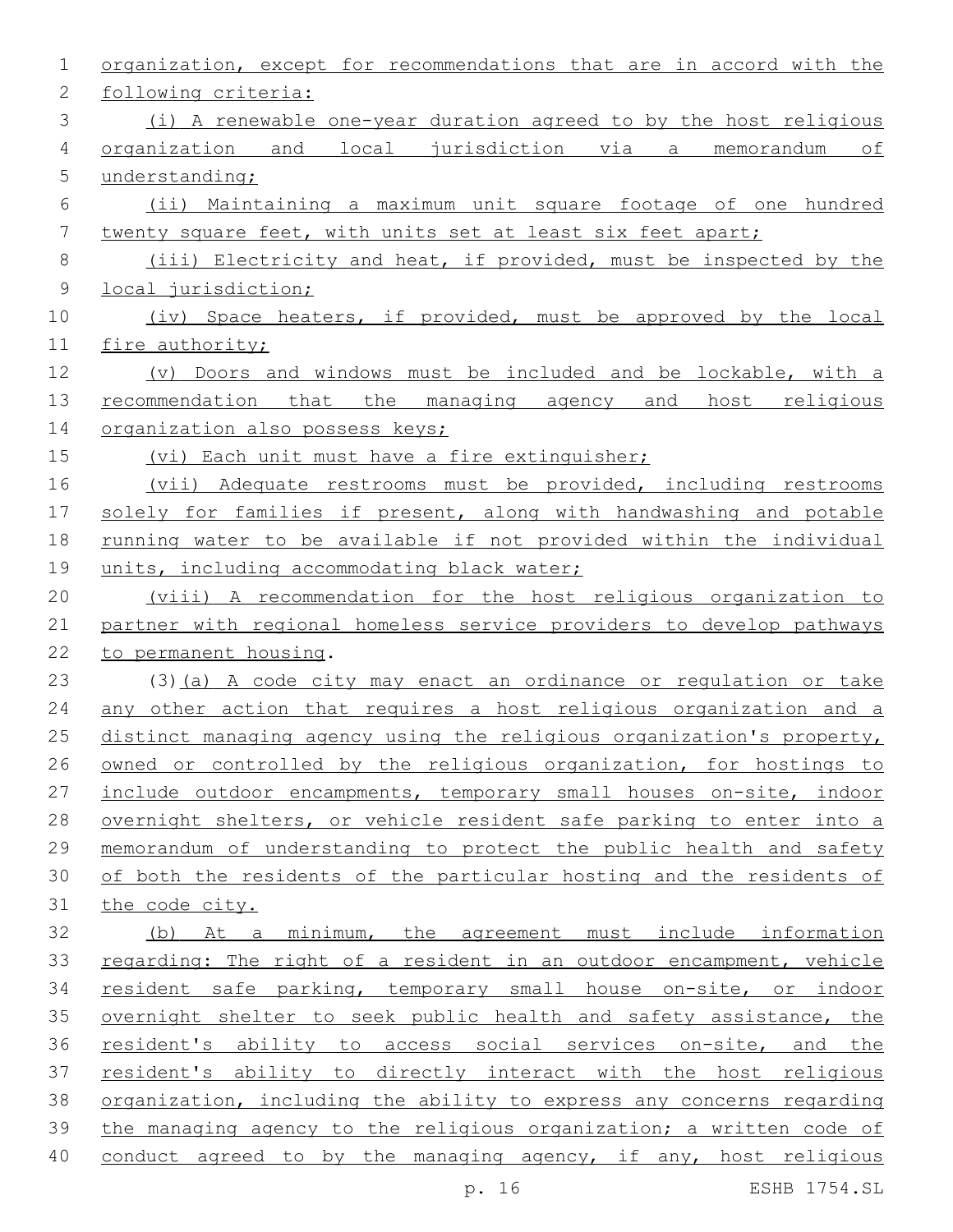organization, and all volunteers working with residents of the outdoor encampment, temporary small house on-site, indoor overnight 3 shelter, or vehicle resident safe parking; and when a publicly funded 4 managing agency exists, the ability for the host religious organization to interact with residents of the outdoor encampment, indoor overnight shelter, temporary small house on-site, or vehicle resident safe parking using a release of information.

 (4) If required to do so by a code city, any host religious 9 organization performing any hosting of an outdoor encampment, vehicle 10 resident safe parking, or indoor overnight shelter, or the host religious organization's managing agency, must ensure that the code city or local law enforcement agency has completed sex offender 13 checks of all adult residents and quests. The host religious 14 organization retains the authority to allow such offenders to remain on the property. A host religious organization or host religious organization's managing agency performing any hosting of vehicle resident safe parking must inform vehicle residents how to comply 18 with laws regarding the legal status of vehicles and drivers, and 19 provide a written code of conduct consistent with area standards.

 (5) Any host religious organization performing any hosting of an 21 outdoor encampment, vehicle resident safe parking, temporary small house on-site, or indoor overnight shelter, with a publicly funded managing agency, must work with the code city to utilize Washington's homeless client management information system, as provided for in RCW 25 43.185C.180. When the religious organization does not partner with a managing agency, the religious organization is encouraged to partner with a local homeless services provider using the Washington homeless client managing information system. Any managing agency receiving any funding from local continuum of care programs must utilize the homeless client management information system. Temporary, overnight, extreme weather shelter provided in religious organization buildings does not need to meet this requirement.

33 (6) For the purposes of this section( $(\tau)$ ):

 (a) "Managing agency" means an organization such as a religious organization or other organized entity that has the capacity to organize and manage a homeless outdoor encampment, temporary small houses on-site, indoor overnight shelter, and a vehicle resident safe

- parking program.
- (b) "Outdoor encampment" means any temporary tent or structure encampment, or both.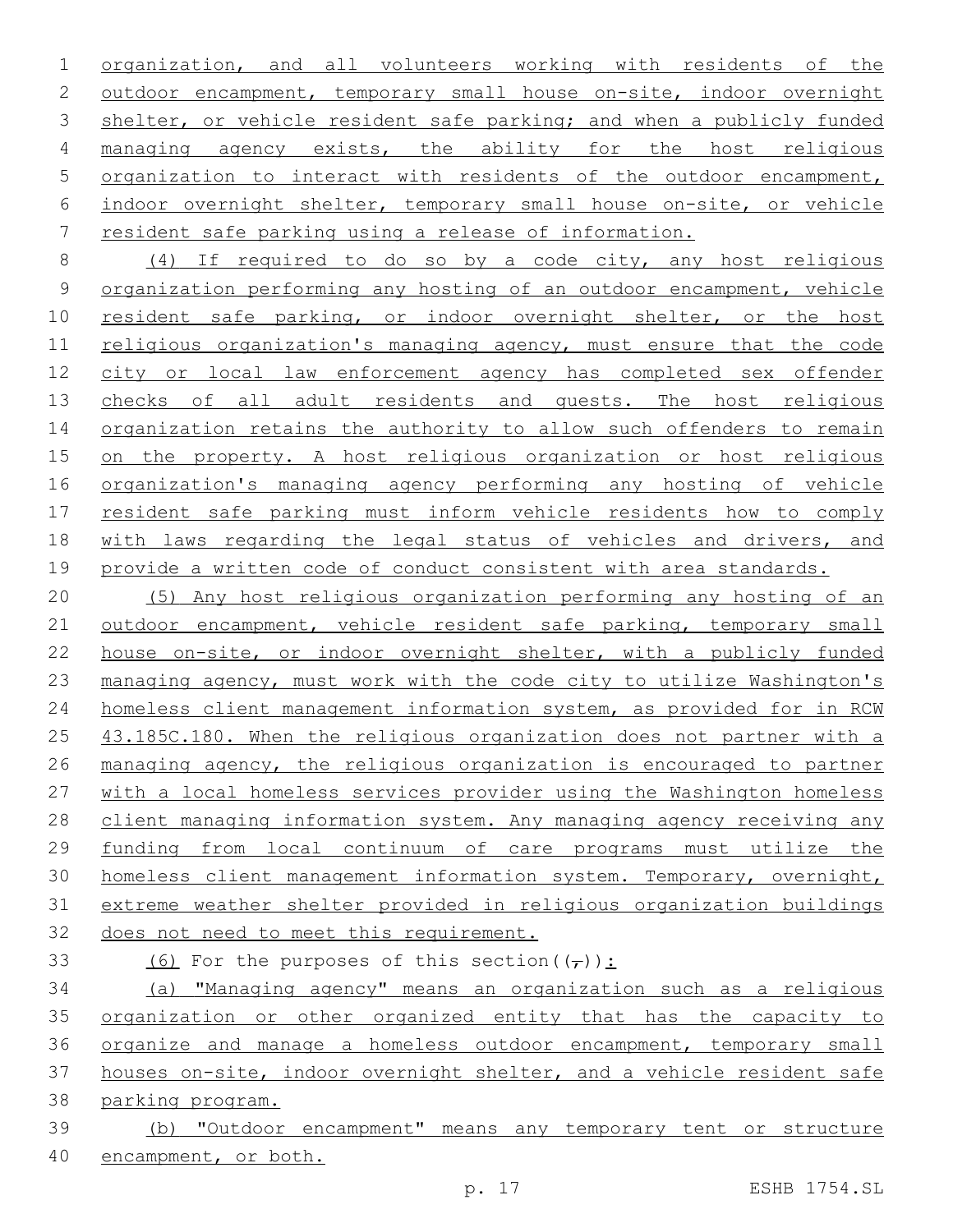(c) "Religious organization" means the federally protected practice of a recognized religious assembly, school, or institution 3 that owns or controls real property.

 (d) "Temporary" means not affixed to land permanently and not using underground utilities.

 $(1+4)$ ) (7)(a) Subsection (2) of this section does not affect a code city policy, ordinance, memorandum of understanding, or applicable consent decree that regulates religious organizations' hosting of the homeless if such policies, ordinances, memoranda of 10 understanding, or consent decrees:

(i) Exist prior to the effective date of this section;

 (ii) Do not categorically prohibit the hosting of the homeless by 13 religious organizations; and

 (iii) Have not been previously ruled by a court to violate the religious land use and institutionalized persons act, 42 U.S.C. Sec. 2000cc.

 (b) If such policies, ordinances, memoranda of understanding, and consent decrees are amended after the effective date of this section, those amendments are not affected by subsection (2) of this section if those amendments satisfy (a)(ii) and (iii) of this subsection.

 (8) An appointed or elected public official, public employee, or public agency as defined in RCW 4.24.470 is immune from civil liability for (a) damages arising from the permitting decisions for a temporary encampment for the homeless as provided in this section and (b) any conduct or unlawful activity that may occur as a result of the temporary encampment for the homeless as provided in this 27 section.

 (9) A religious organization hosting outdoor encampments, vehicle resident safe parking, or indoor overnight shelters for the homeless that receives funds from any government agency may not refuse to host 31 any resident or prospective resident because of age, sex, marital 32 status, sexual orientation, race, creed, color, national origin, honorably discharged veteran or military status, or the presence of any sensory, mental, or physical disability or the use of a trained 35 dog quide or service animal by a person with a disability, as these terms are defined in RCW 49.60.040.

 (10)(a) Prior to the opening of an outdoor encampment, indoor overnight shelter, temporary small house on-site, or vehicle resident safe parking, a religious organization hosting the homeless on property owned or controlled by the religious organization must host